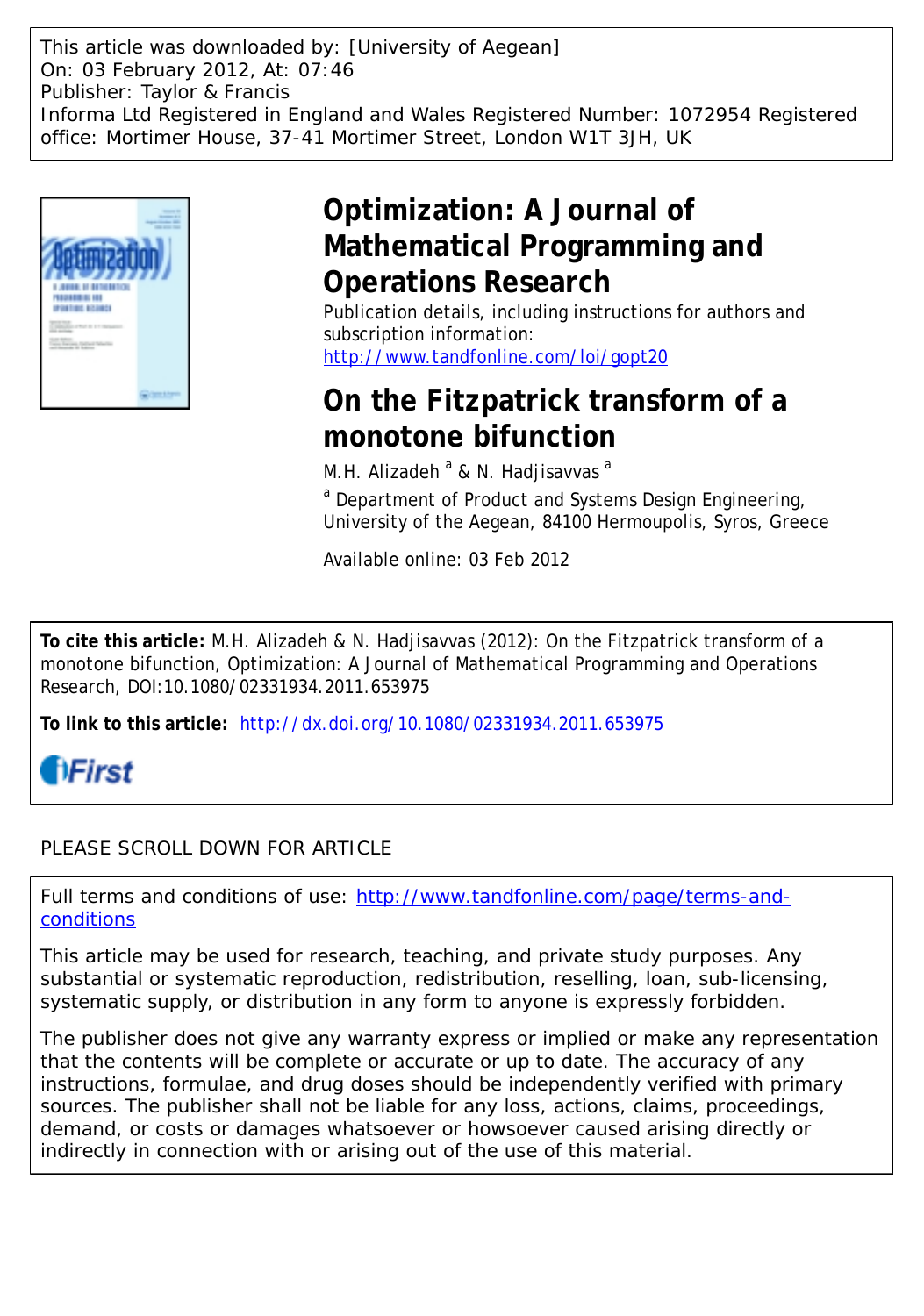

### On the Fitzpatrick transform of a monotone bifunction

M.H. Alizadeh and N. Hadjisavvas\*

Department of Product and Systems Design Engineering, University of the Aegean, 84100 Hermoupolis, Syros, Greece

(Received 9 November 2011; final version received 26 December 2011)

A new definition of monotone bifunctions is given, which is a slight generalization of the original definition given by Blum and Oettli, but which is better suited for relating monotone bifunctions to monotone operators. In this new definition, the Fitzpatrick transform of a maximal monotone bifunction is introduced so as to correspond exactly to the Fitzpatrick function of a maximal monotone operator in case the bifunction is constructed starting from the operator. Whenever the monotone bifunction is lower semicontinuous and convex with respect to its second variable, the Fitzpatrick transform permits to obtain results on its maximal monotonicity.

Keywords: monotone bifunction; equilibrium problem; Fitzpatrick function; maximal monotone operator

AMS Subject Classifications: 47H05; 47H04; 90C33

#### 1. Introduction

Given a nonempty subset of a Banach space  $X$ , the term 'monotone bifunction' on  $C$ is often used for functions  $F: C \times C \rightarrow \mathbb{R}$  such that

$$
F(x, y) + F(y, x) \le 0 \quad \forall x, y \in C.
$$

Starting from the paper by Blum and Oettli [5], monotone bifunctions were studied mainly in view of their application to equilibrium problems. Here, we will focus our interest on their relation to monotone operators, which can be done as follows. Given a multivalued monotone operator  $T: X \longrightarrow X^*$  with domain  $D(T) = \{x \in X: T(x) \neq \emptyset\}$ , the bifunction  $G_T$  defined on  $D(T) \times D(T)$  by

$$
G_T(x, y) = \sup_{x^* \in T(x)} \langle x^*, y - x \rangle \tag{1}
$$

is real-valued and monotone. On the other hand, given any monotone bifunction  $F$ , the operator defined by

$$
A^{F}(x) = \{x^{*} \in X^{*} : \langle x^{*}, y - x \rangle \le F(x, y) \,\forall y \in C\}
$$

whenever  $x \in C$  while  $A^F(x) = \emptyset$  for  $x \notin C$  is monotone.

ISSN 0233–1934 print/ISSN 1029–4945 online © 2012 Taylor & Francis http://dx.doi.org/10.1080/02331934.2011.653975 http://www.tandfonline.com

<sup>\*</sup>Corresponding author. Email: nhad@aegean.gr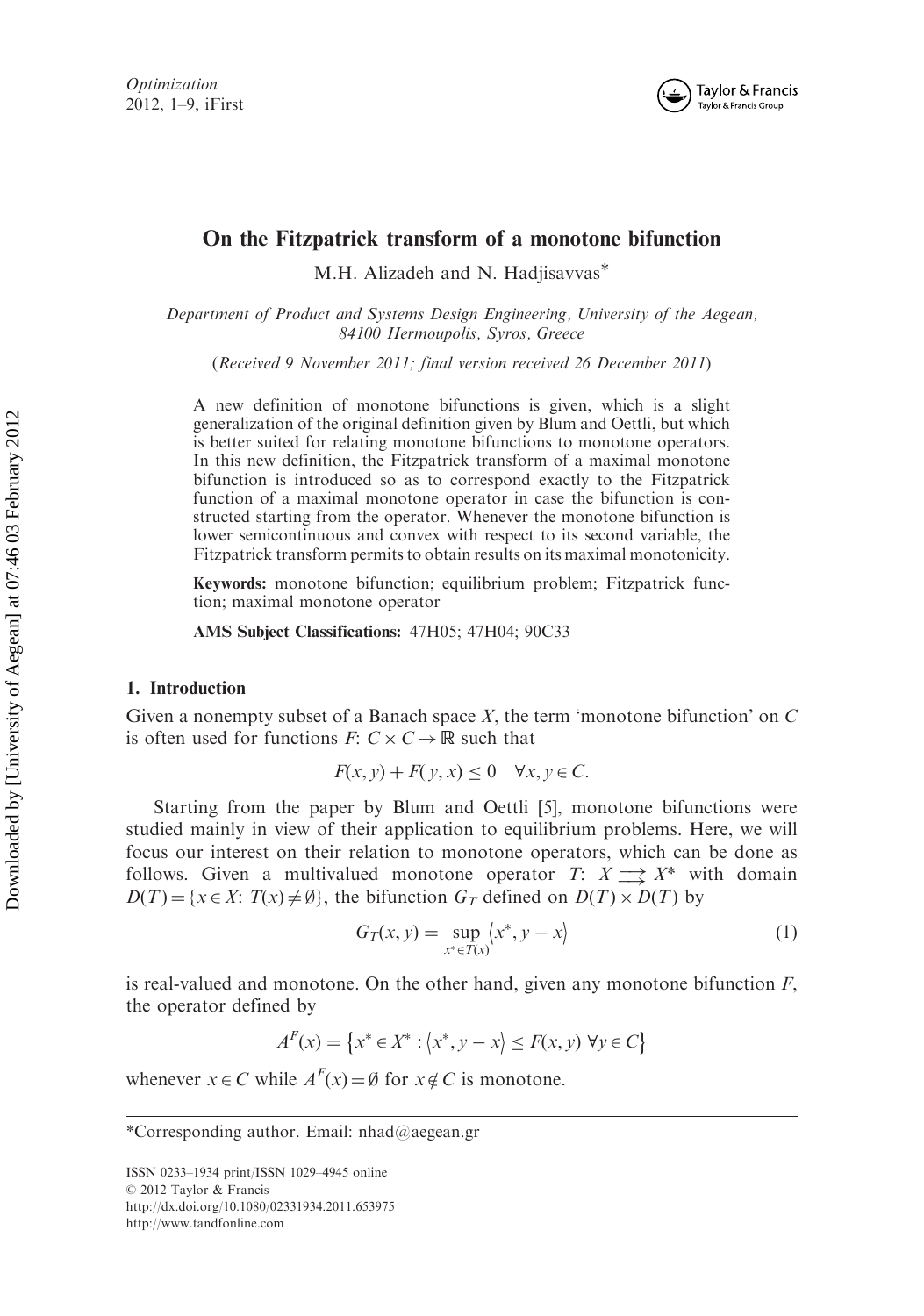Also, in [5] a notion of maximality for bifunctions was introduced. A monotone bifunction F:  $C \times C \rightarrow \mathbb{R}$  is called BO-maximal monotone if for all  $x \in C$  and  $x^* \in X^*$ , the following implication holds:

$$
F(y, x) + \langle x^*, y - x \rangle \le 0 \quad \forall y \in C \Longrightarrow \langle x^*, y - x \rangle \le F(x, y) \quad \forall y \in C.
$$

The bifunction F is called maximal monotone if the operator  $A<sup>F</sup>$  is maximal monotone. It can be shown that every maximal monotone bifunction is BO-maximal monotone [2]; the converse is not true in general [2], but it holds under some additional assumptions: for instance, if X is reflexive, F is BO-maximal monotone, C is closed and convex,  $F(x, \cdot)$  is lower semicontinuous (lsc) and convex and  $F(x, x) = 0$ for every  $x \in C$ , then F is maximal monotone [1,8].

A very powerful tool in the study of maximal monotone operators is the notion of Fitzpatrick function [10]. Given a monotone operator  $T$  with graph gr  $T = \{(x, x^*) \in X \times X^* : x^* \in T(x)\}\$ , its Fitzpatrick function  $\mathcal{F}_T$  can be written as

$$
\mathcal{F}_T(x, x^*) = \sup_{(y, y^*) \in \text{gr } T} (\langle x^*, y \rangle + \langle y^*, x - y \rangle).
$$

An lsc convex function  $\varphi$  on  $X \times X^*$  is called a representative function of a monotone operator T if  $\varphi(x, x^*) \ge \langle x^*, x \rangle$  for all  $(x, x^*) \in X \times X^*$ , and  $\varphi(x, x^*) =$  $\langle x^*, x \rangle$  for all  $(x, x^*) \in \text{gr } T$ . It is known that the Fitzpatrick function of a maximal monotone operator  $T$  is a representative function of  $T$ . It has been shown recently that some important results on maximal monotone operator theory may be obtained by using methods of convex analysis on representative functions; see for instance  $[4,6,7,12,13]$  etc.

If we compare the definitions of  $\mathcal{F}_T$  and  $G_T$  we obtain

$$
\mathcal{F}_T(x, x^*) = \sup_{y \in D(T)} (\langle x^*, y \rangle + G_T(y, x)).
$$

Note that  $\mathcal{F}_T$  is defined for all  $x \in X$  (although y needs only to be in  $D(T)$ ), and that in fact formula (1) can be used to define  $G_T$  on all  $X \times X$ . Obviously,  $G_T(x, y) = -\infty$  for  $x \notin D(T)$ . This motivates the definition of a Fitzpatrick transform for every monotone bifunction, but we need to have bifunctions defined on  $X \times X$ . In fact, such kind of functions were introduced in [8] for bifunctions  $F: C \times C \rightarrow \mathbb{R}$ , where it was shown that one can recover some nice results and find new ones by using tools of convex analysis. In this article, we will introduce the so-called 'normal bifunctions' defined on  $X \times X$  and taking on values from  $\overline{\mathbb{R}} = \mathbb{R} \cup \{-\infty, +\infty\}$ ; we will see that the new formulation includes the previous one and gives simpler, more appealing formulae. Note that in [3], one considers bifunctions  $F: X \times X \to \overline{\mathbb{R}}$  and defines monotonicity with respect to a subset C by  $F(x, y) \leq -F(y, x)$ ,  $x, y \in C$ . However, all other definitions and all results in [3] actually concern the restriction of F on  $C \times C$ , where F is real.

We will use the weak\* topology on  $X^*$ , so its dual with respect to this topology is X, and the dual of  $X \times X^*$  is  $X^* \times X$ . Given a subset K of X, we will denote by co K and  $\overline{co} K$  its convex hull and weak\*-closed convex hull, respectively.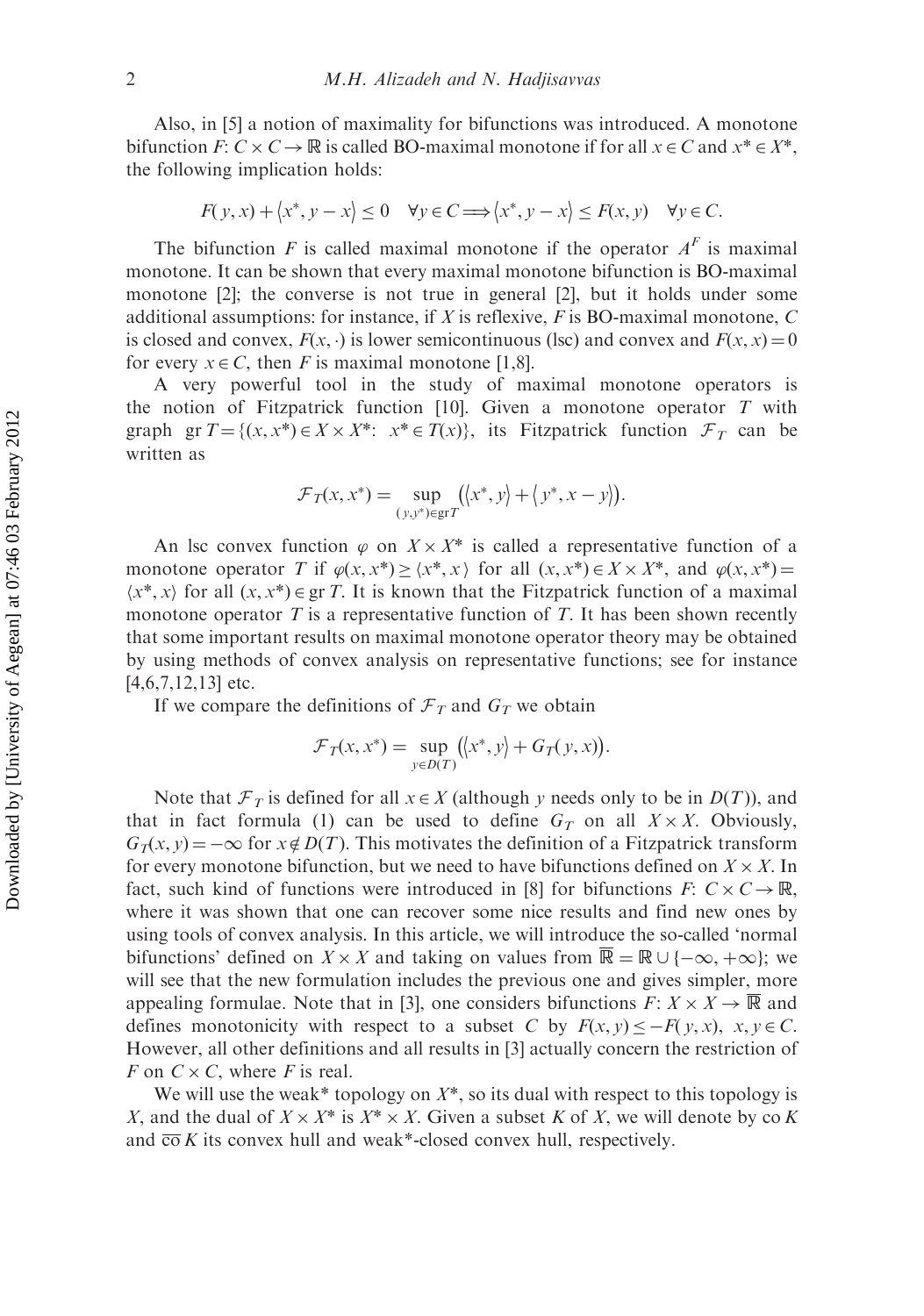Given a function  $f: X \to \overline{\mathbb{R}}$ , we will use its convex conjugate  $f^*: X^* \to \overline{\mathbb{R}}$  and convex biconjugate  $f^{**}$ :  $X \to \overline{\mathbb{R}}$  defined by

$$
f^*(x) = \sup\{\langle x^*, x \rangle - f(x) : x \in X\},\
$$
  

$$
f^{**}(x) = \sup\{\langle x^*, x \rangle - f^*(x^*) : x^* \in X^*\}
$$

We refer the reader to the excellent treatise [14] for their properties.

#### 2. BO-maximal monotone bifunctions

In what follows, X will be a Banach space.

*Definition 2.1* A function  $F: X \times X \to \overline{\mathbb{R}}$  is called normal bifunction if there exists a nonempty subset  $C$  of  $X$  such that

$$
F(x, y) = -\infty \quad \text{iff } x \notin C.
$$

C will be called the domain of F. In what follows, it will be denoted by  $D(F)$ .

According to Definition 2.1,  $F: X \times X \to \overline{\mathbb{R}}$  is a normal bifunction if and only if we have that

$$
\{x \in X : \exists y \in X \text{ such that } F(x, y) > -\infty\} = \{x \in X : \forall y \in X, F(x, y) > -\infty\} \neq \emptyset.
$$

In this case C coincides with the sets from above. Note also that in this definition we do not impose the assumption  $F(x, x) = 0$  for all  $x \in D(F)$ .

*Definition 2.2* A normal bifunction  $F: X \times X \to \overline{\mathbb{R}}$  is called monotone if

$$
F(x, y) \le -F(y, x) \quad \forall x, y \in X. \tag{2}
$$

*Remark 1* Let  $F: X \times X \to \overline{\mathbb{R}}$  be a monotone bifunction. If x and y are both in  $D(F)$ , then  $F(y, x) > -\infty$  and so  $-F(y, x) < +\infty$ , thus  $-\infty < F(x, y) < +\infty$ . In a similar manner we get  $F(y, x) \in \mathbb{R}$ . Hence we see that a normal bifunction is monotone if and only if

$$
F(x, y) + F(y, x) \le 0 \quad \forall x, y \in D(F),
$$

see also [3]. Therefore for all x in  $D(F)$ , we have  $F(x, x) < 0$ .

For any operator T:  $X \rightharpoonup X^*$  one can define a normal bifunction  $G_T$  with domain  $D(G_T) = D(T)$  by the formula

$$
G_T(x, y) = \sup_{x^* \in T(x)} \langle x^*, y - x \rangle \quad \forall x, y \in X.
$$

Then  $G_T(x, x) = 0$  for all x in  $D(T)$ . Moreover  $G_T(x, \cdot)$  is lsc and convex for all x in  $D(T)$ .

Let  $F: X \times X \to \overline{\mathbb{R}}$  be a normal bifunction. Define the operator  $A^F$  by

$$
A^{F}(x) = \{x^* : \langle x^*, y - x \rangle \le F(x, y) \,\forall y \in X\}.
$$
 (3)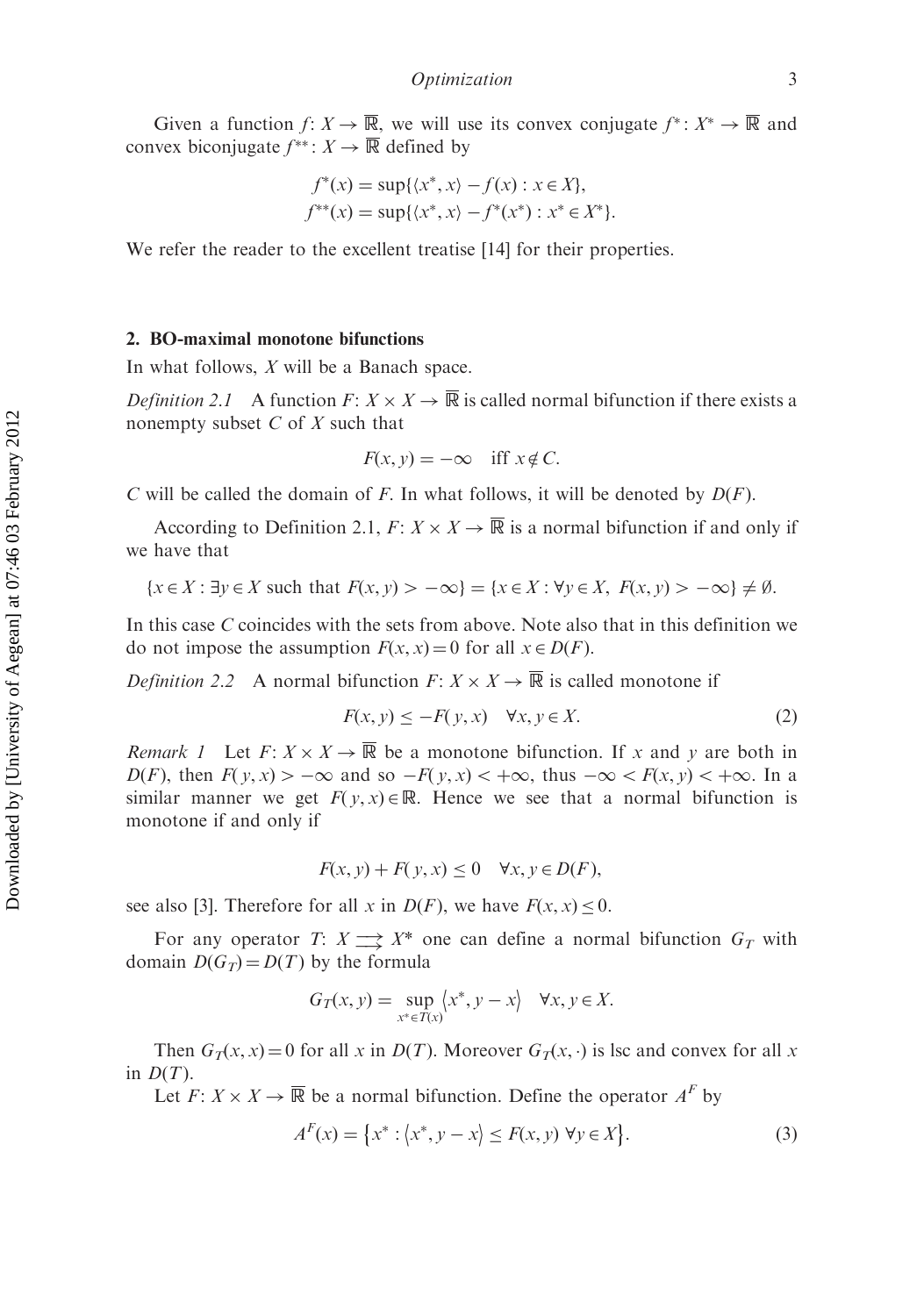One can easily check that  $D(A^F) \subseteq D(F)$ ; also, whenever F is monotone,  $A^F$  is also monotone and one has  $F(x, x) = 0$  for all  $x \in D(A^F)$ .

Remark 2 So far, papers in the literature consider a bifunction to be defined on  $C \times C$ , where C is a subset of X, and define  $A<sup>F</sup>$  by requiring (3) to hold for  $x, y \in C$ . This is a particular case of what we are considering here. Indeed, for any  $F$ :  $C \times C \to \mathbb{R}$  one can define a normal bifunction  $\widetilde{F}: X \times X \to \overline{\mathbb{R}}$  which extends F on the whole space, by setting

$$
\widetilde{F}(x, y) = \begin{cases}\nF(x, y), & x \in C \text{ and } y \in C, \\
+\infty, & x \in C \text{ and } y \notin C, \\
-\infty, & x \notin C.\n\end{cases}
$$

Then  $A^{\widetilde{F}}$  satisfies

$$
A^{\widetilde{F}}(x) = \begin{cases} \{x^* : \langle x^*, y - x \rangle \le F(x, y) \,\,\forall y \in C\}, & x \in C, \\ \emptyset, & x \notin C, \end{cases}
$$

i.e., it is the operator  $A<sup>F</sup>$  considered in previous papers.

In the same spirit, we redefine the notion of BO-maximality.

*Definition 2.3* A monotone bifunction  $F$  is called BO-maximal monotone if for all  $(x, x^*) \in X \times X^*$ 

$$
F(y, x) + \langle x^*, y - x \rangle \le 0 \,\,\forall y \in X \Longrightarrow \langle x^*, y - x \rangle \le F(x, y) \quad \forall y \in X. \tag{4}
$$

A monotone bifunction F is called maximal monotone if  $A<sup>F</sup>$  is maximal monotone.

Note that  $F$  is BO-maximal monotone if and only if

$$
F(y, x) + \langle x^*, y - x \rangle \le 0 \ \forall y \in D(F) \Longrightarrow \langle x^*, y - x \rangle \le F(x, y) \quad \forall y \in X. \tag{5}
$$

It is easy to check that every maximal monotone bifunction is BO-maximal monotone.

*Remark 3* The right-hand side of (4) says that  $x^* \in A^F(x)$  and, consequently,  $x \in D(A^F)$ ; thus, if F is BO-maximal monotone and  $F(y, x) + \langle x^*, y - x \rangle \le 0$  holds for some  $x \in X$  and for every  $y \in D(F)$ , then  $x \in D(F)$  and  $F(x, x) = 0$ .

In view of Remark 2, the definition of BO-maximal monotonicity considered in previous papers where F is defined on  $C \times C$  and the right-hand side of (5) is required to hold only for  $y \in C$ , is again a particular case of the definition considered here.

Given an operator T, we denote by  $\overline{co}T$  the operator whose value at each  $x \in X$  is  $\overline{\text{co}}(T(x))$ . Then  $G_T = G_{\overline{\text{co}}T}$ .

**PROPOSITION** 2.4 Let  $T: X \longrightarrow X^*$  be an operator. Then  $\overline{co} T$  is maximal monotone if and only if  $G_T$  is BO-maximal monotone.

*Proof* Let  $\overline{co}T$  be maximal monotone. Since  $G_T = G_{\overline{co}T}$  we may suppose without loss of generality that  $T$  is maximal monotone. Now assume that  $T$  is maximal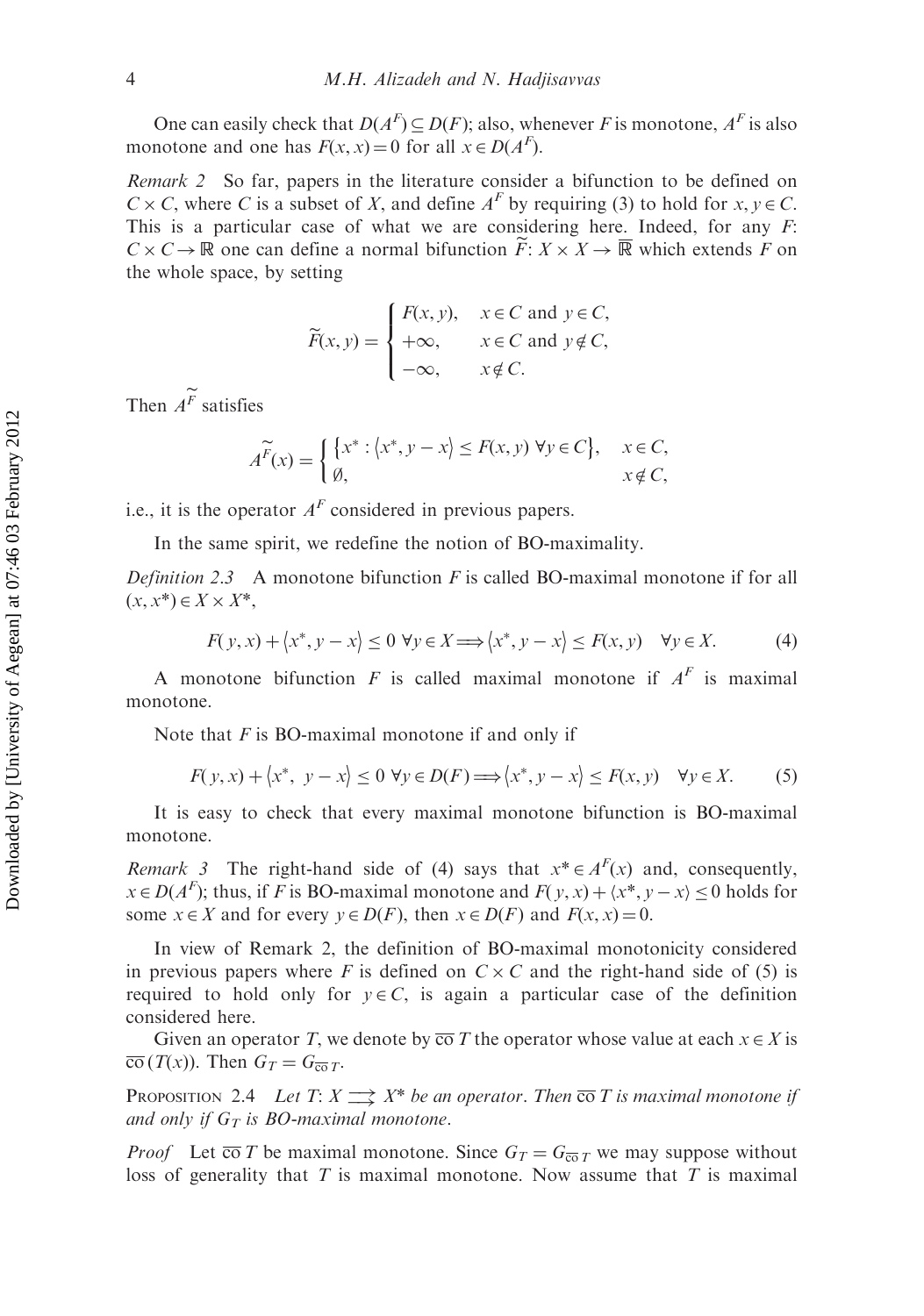monotone and for some  $(x, x^*) \in X \times X^*$ ,

$$
G_T(y, x) + \langle x^*, y - x \rangle \le 0 \quad \forall y \in X.
$$

Then

$$
\sup_{y^* \in T(y)} \langle y^*, x - y \rangle + \langle x^*, y - x \rangle \le 0 \quad \forall y \in D(T).
$$

Thus for all  $(y, y^*) \in \text{gr } T$ ,

$$
\langle y^* - x^*, y - x \rangle \ge 0.
$$

Since T is maximal monotone, we deduce  $(x, x^*) \in \text{gr } T$ . This implies that for every  $v \in X$ ,

$$
\langle x^*, y - x \rangle \le \sup_{z^* \in T(x)} \langle z^*, y - x \rangle = G_T(x, y).
$$

Thus  $G_T$  is BO-maximal.

Conversely, suppose that  $G_T = G_{\overline{\omega}_T}$  is BO-maximal monotone. Then, for all  $x, y \in D(T), x^* \in \overline{\text{co}} T(x)$  and  $y^* \in \overline{\text{co}} T(y)$ ,

$$
\left\langle y^* - x^*, y - x \right\rangle \geq -(G_{\overline{\text{co}}} \, t(x, y) + G_{\overline{\text{co}}} \, t(y, x)) \geq 0.
$$

It follows that  $\overline{co} T$  is monotone. To show that it is maximal monotone, let  $(x, x^*) \in X \times X^*$  be such that  $\langle y^* - x^*, y - x \rangle \ge 0$  for all  $(y, y^*) \in \text{gr } \overline{\text{co}} T$ . Then  $\langle x^*, y - x \rangle + \langle y^*, x - y \rangle \leq 0$  for all  $(y, y^*) \in \text{gr } \overline{\text{co }} T$ . By taking the supremum over  $y^* \in T(y)$  we get  $G_T(y, x) + \langle x^*, y - x \rangle \le 0$  for all  $y \in X$ . Since  $G_T = G_{\overline{\text{co}}T}$  is BO-maximal, we deduce

$$
\langle x^*, y - x \rangle \le G_T(x, y) = \sup_{z^* \in \overline{\text{co}} \ T(x)} \langle z^*, y - x \rangle \quad \forall y \in X. \tag{6}
$$

Since  $\overline{co} T(x)$  is closed and convex, (6) together with the separation theorem implies that  $x^* \in \overline{co} T(x)$ .

#### 3. The Fitzpatrick transform of a monotone bifunction

The following is an adaptation of a corresponding definition of [8]:

*Definition 3.1* Suppose that  $F: X \times X \to \overline{\mathbb{R}}$  is a monotone bifunction. Define its Fitzpatrick transform  $\varphi_F : X \times X^* \to \overline{\mathbb{R}}$  by

$$
\varphi_F(x, x^*) = \sup_{y \in X} (\langle x^*, y \rangle + F(y, x)) \quad \forall (x, x^*) \in X \times X^*.
$$

Whenever  $F(y, \cdot)$  is lsc and convex for all  $y \in D(F)$ , then  $\varphi_F$  is also lsc and convex.

For every BO-maximal monotone bifunction we have the following theorem, which is similar to a corresponding theorem for the Fitzpatrick function of a maximal monotone operator; in case  $F(x, \cdot)$  is convex and lsc, the theorem says that  $\varphi_F$  is a representative function for the operator  $A^F$ .

THEOREM 3.2 Assume that  $F$  is a BO-maximal monotone bifunction. For each  $(x, x^*) \in X \times X^*$  one has  $\langle x^*, x \rangle \leq \varphi_F(x, x^*)$ . Equality holds if and only if  $x^* \in A^F(x)$ .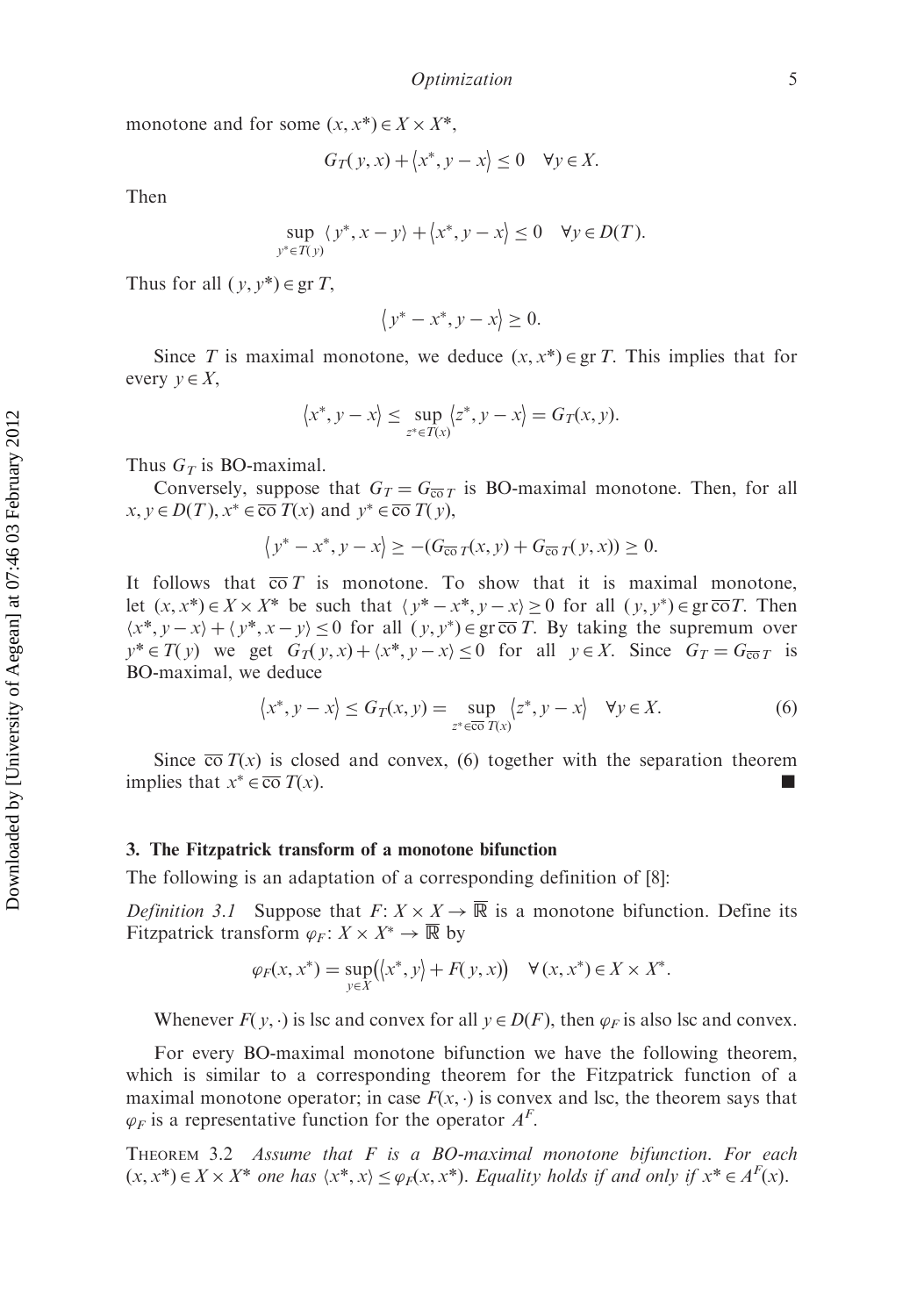*Proof* Suppose that for some  $(x, x^*) \in X \times X^*$  one has

$$
\varphi_F(x, x^*) \le \langle x^*, x \rangle. \tag{7}
$$

Then  $\sup_{y\in X}(\langle x^*, y\rangle + F(y, x)) \leq \langle x^*, x\rangle$ , thus  $F(y, x) + \langle x^*, y - x\rangle \leq 0 \quad \forall y \in X$ . By assumption F is BO-maximal, therefore  $\langle x^*, y - x \rangle \langle F(x, y) \rangle \forall y \in X$ . By Remark 3, this implies that  $x \in D(F)$  and  $F(x, x) = 0$ , thus

$$
\varphi_F(x, x^*) = \sup_{y \in X} (\langle x^*, y \rangle + F(y, x)) \ge \langle x^*, x \rangle + F(x, x) = \langle x^*, x \rangle. \tag{8}
$$

Now from (7) and (8) we get  $\varphi_F(x, x^*) = \langle x^*, x \rangle$ . So the inequality  $\varphi_F(x, x^*) < \langle x^*, x \rangle$ is not possible, thus  $\langle x^*, x \rangle \le \varphi_F(x, x^*)$  for all  $(x, x^*) \in X \times X^*$ .

In order to show the second assertion, let  $\langle x^*, x \rangle = \varphi_F(x, x^*)$ . We already showed that this implies  $\langle x^*, y - x \rangle \le F(x, y)$  for all  $y \in X$  which means that  $x^* \in A^F(x)$ .

Conversely, assume that  $x^* \in A^F(x)$ ; then  $\langle x^*, y - x \rangle \leq F(x, y)$  for all  $y \in X$ . By monotonicity of F we obtain  $\langle x^*, y - x \rangle \leq -F(y, x)$  for all  $y \in X$ . This implies that  $\langle x^*, y \rangle + F(y, x) \leq \langle x^*, x \rangle$  for all  $y \in X$ . From here we conclude that  $\varphi_F(x, x^*) \leq \langle x^*, x \rangle$ . By the first part of the proof,  $\varphi_F(x, x^*) = \langle x^*, x \rangle$ . The proof is complete.

The Fitzpatrick transform of a monotone bifunction and the Fitzpatrick function of an operator are related via the following proposition.

**PROPOSITION** 3.3 Let T be a monotone operator. Then  $\varphi_{G_T} = \mathcal{F}_T$ , where  $\mathcal{F}_T$  is the Fitzpatrick function of T.

*Proof* For each  $(x, x^*) \in X \times X^*$ ,

$$
\varphi_{G_T}(x, x^*) = \sup_{y \in X} (\langle x^*, y \rangle + G_T(y, x)) = \sup_{y \in X} \left( \langle x^*, y \rangle + \sup_{y^* \in T(y)} \langle y^*, x - y \rangle \right)
$$
  
= 
$$
\sup_{(y, y^*) \in \text{gr } T} (\langle x^*, y \rangle + \langle y^*, x \rangle - \langle y^*, y \rangle) = \mathcal{F}_T(x, x^*).
$$

In a similar way as in [8], given a monotone bifunction F we define on  $X \times X^*$  the upper Fitzpatrick transform  $\varphi^F$  of F by

$$
\varphi^F(x, x^*) = \sup_{y \in X} (\langle x^*, y \rangle - F(x, y)) \quad \forall (x, x^*) \in X \times X^*.
$$

*Remark 1* It is easy to show that  $F$  is BO-maximal monotone if and only if for all  $(x, x^*) \in X \times X^*$ , the following equivalence holds:

$$
\langle x^*, x \rangle \ge \varphi_F(x, x^*) \Longleftrightarrow \langle x^*, x \rangle \ge \varphi^F(x, x^*). \tag{9}
$$

g

In fact, given that  $\varphi_F \le \varphi^F$ , (9) is equivalent to  $\langle x^*, x \rangle \ge \varphi_F(x, x^*) \Rightarrow \langle x^*, x \rangle \ge \varphi^F(x, x^*)$ or, successively,

$$
\langle x^*, x \rangle \ge \sup_{y \in X} (\langle x^*, y \rangle + F(y, x)) \Rightarrow \langle x^*, x \rangle \ge \sup_{y \in X} (\langle x^*, y \rangle - F(x, y))
$$
  

$$
\langle x^*, y - x \rangle + F(y, x) \le 0 \quad \forall y \in X \Rightarrow \langle x^*, y - x \rangle \le F(x, y) \quad \forall y \in X.
$$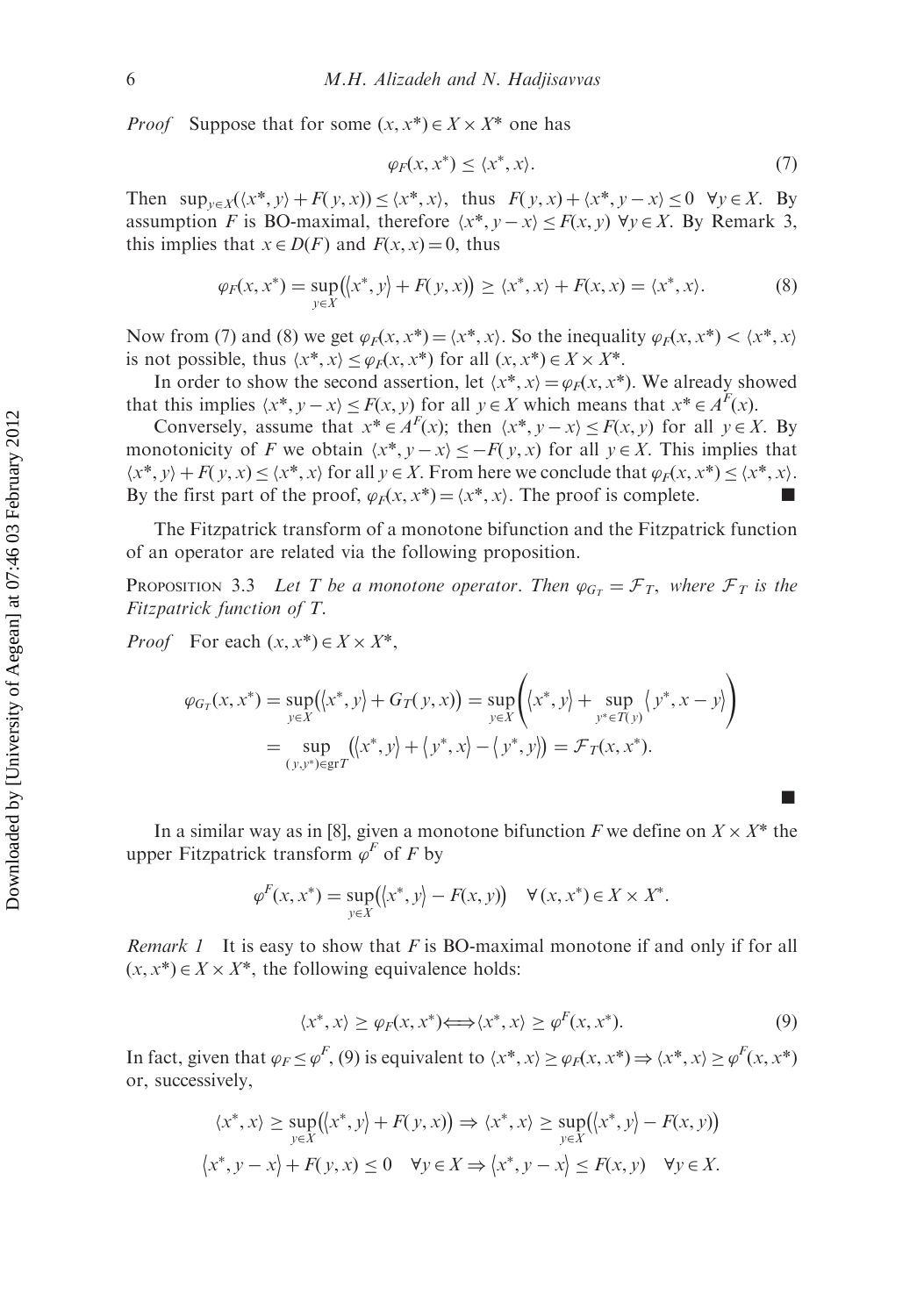The last line means that  $F$  is BO-maximal monotone. Note that whenever  $F$  is BO-maximal monotone Theorem 3.2 implies  $\langle x^*, x \rangle \le \varphi_F(x, x^*) \le \varphi_F(x, x^*)$ , so (9) can be rewritten as

$$
\langle x^*, x \rangle = \varphi^F(x, x^*) \Longleftrightarrow \langle x^*, x \rangle = \varphi_F(x, x^*). \tag{10}
$$

Note also that

$$
\varphi^{F}(x, x^{*}) = (F(x, \cdot))^{*}(x^{*}),
$$
  

$$
\varphi_{F}(x, x^{*}) = (-F(\cdot, x))^{*}(x^{*}).
$$

These equalities hold for each  $(x, x^*) \in X \times X^*$ . In case  $x \notin D(F)$ , both sides of the first equality are equal to  $+\infty$ . Also,

$$
(\varphi^F)^*(x^*, x) = \sup_{(y, y^*) \in X \times X^*} \{ \langle y^*, x \rangle + \langle x^*, y \rangle - \varphi^F(y, y^*) \}
$$
  
= 
$$
\sup_{(y, y^*) \in X \times X^*} \{ \langle y^*, x \rangle + \langle x^*, y \rangle - (F(y, \cdot))^*(y^*) \}
$$
  
= 
$$
\sup_{y \in X} \{ \langle x^*, y \rangle + (F(y, \cdot))^{**}(x) \}
$$

and

$$
(\varphi_F)^*(x^*, x) = \sup_{(y, y^*) \in X \times X^*} \{ \langle y^*, x \rangle + \langle x^*, y \rangle - \varphi_F(y, y^*) \}
$$
  
= 
$$
\sup_{(y, y^*) \in X \times X^*} \{ \langle y^*, x \rangle + \langle x^*, y \rangle - (-F(\cdot, y))^*(y^*) \}
$$
  
= 
$$
\sup_{y \in X} \{ \langle y^*, x \rangle + (-F(\cdot, y))^{**}(x) \}.
$$

In the special case where  $F(x, \cdot)$  is convex and lsc for all  $x \in D(F)$ , then  $(F(y, \cdot))^{\ast \ast} = F(y, \cdot)$  for every  $y \in X$ , so  $(\varphi^F)^{\ast}(x^{\ast}, x) = \varphi_F(x, x^{\ast})$ . The following theorem, stated for the reflexive case for simplicity, shows that the arguments of [8] can be used in our framework to obtain the following result. As in [8] we will use the following theorem from [9,12].

THEOREM 3.4 Let X be reflexive. If  $h: X \times X^* \to \overline{\mathbb{R}}$  is a proper, lsc and convex function such that  $h(x, x^*) \geq \langle x^*, x \rangle$  and  $h^*(x^*, x) \geq \langle x^*, x \rangle$ , then the operator with graph  $\{(x, x^*) : h(x, x^*) = \langle x^*, x \rangle\}$  is maximal monotone.

THEOREM 3.5 Let X be reflexive, F be BO-maximal monotone and  $F(x, \cdot)$  be convex and lsc for all  $x \in D(F)$ . Then F is maximal monotone.

*Proof* The assumption that  $F(x, \cdot)$  is convex and lsc implies that  $(\varphi^F)^*(x^*, x) =$  $\varphi_F(x, x^*)$ . Since  $\varphi_F \leq \varphi^F$  and  $\varphi_F$  is convex and lsc, we deduce that

$$
\varphi^F(x, x^*) \ge \overline{\text{co}}\,\varphi^F(x, x^*) \ge \varphi_F(x, x^*) = (\varphi^F)^*(x^*, x) = (\overline{\text{co}}\,\varphi^F)^*(x^*, x). \tag{11}
$$

By Theorem 3.2 we know that  $\varphi_F(x, x^*) > \langle x^*, x \rangle$  with equality if and only if  $x^* \in A^F(x)$ . This shows in particular that all functions appearing in (11) are proper, since  $\varphi^F = +\infty$  implies  $(\varphi^F)^* = -\infty$  which is impossible. By Remark 1 in this section,  $\varphi^F(x, x^*) = \langle x^*, x \rangle$  if and only if  $x^* \in A^F(x)$ . Combining with (11) we obtain that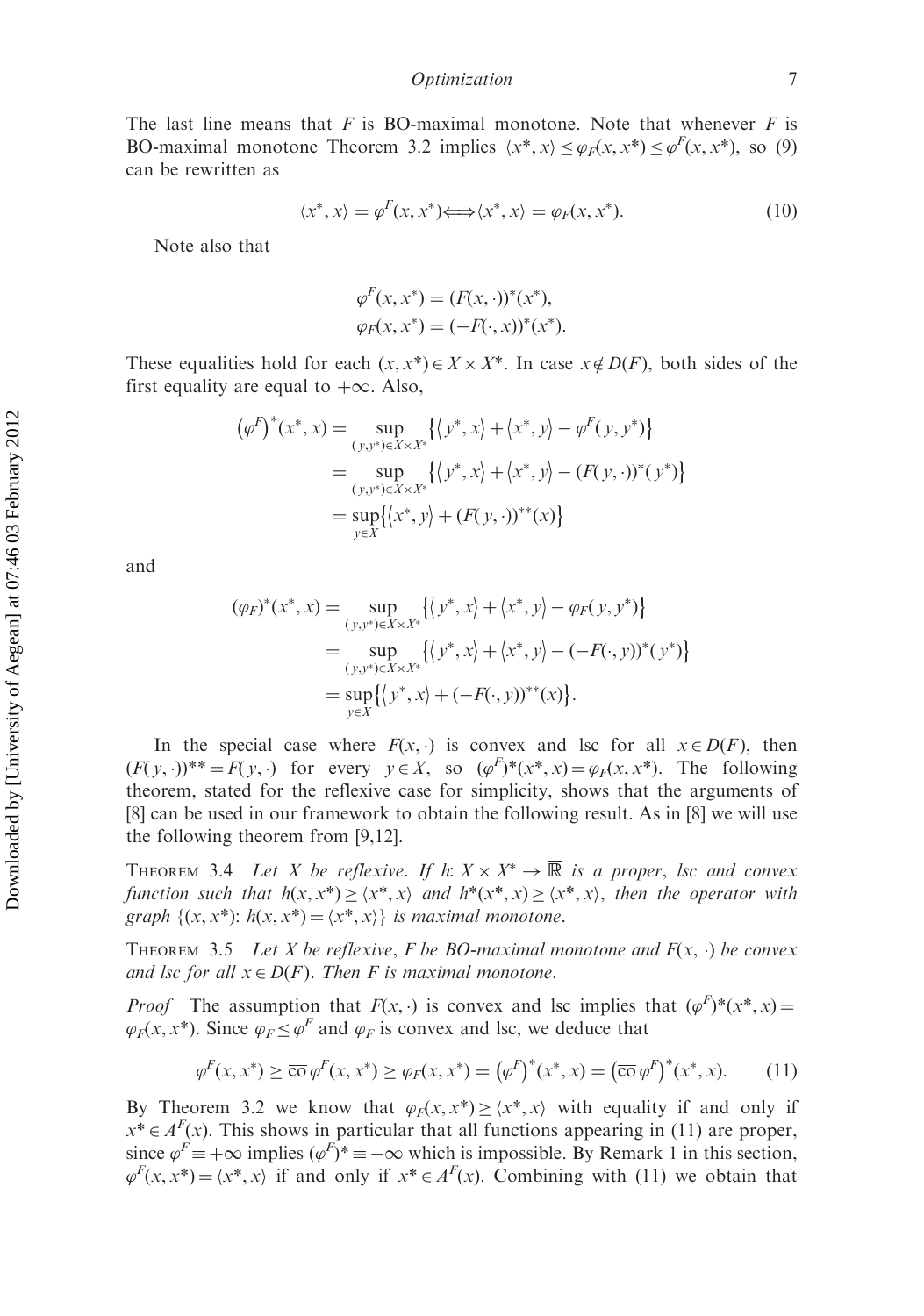$\overline{\cos \varphi}^F(x, x^*) \ge \langle x^*, x \rangle$  and  $(\overline{\cos \varphi}^F)^*(x^*, x) \ge \langle x^*, x \rangle$ , with equality if and only if  $x^* \in A^F(x)$ . Theorem 3.4 now implies that  $A^F$  is maximal monotone.

Note that it is not necessary to have  $F(x, x) = 0$  for all  $x \in D(F)$  or to have a closed and convex  $D(F)$ . Of course, in the case  $F(x, y) = +\infty$  when  $x \in D(F)$  and  $y \notin D(F)$  that was considered in previous papers, the assumption on  $F(x, \cdot)$  implies that  $D(F)$  is convex.

We will need the following result, which is a simple adaptation of Proposition 4.1 of [11] to our framework. Note that in [11] all bifunctions were supposed to satisfy  $F(x, x) = 0$ ,  $x \in D(F)$ , but this property was actually not needed in Proposition 4.1 that we use.

**PROPOSITION** 3.6 Let X be reflexive and F be maximal monotone. Assume that for every  $x \in D(F)$  and any converging sequence  $\{x_n\} \subseteq D(F)$ , the sequence  $\{F(x, x_n)\}\$ is bounded from below (the bound may depend on x). Then  $D(F) \subseteq \overline{D(A^F)}$ . In particular,  $D(F)$  is convex.

*Proof* Define the monotone bifunction  $F_1$  by

$$
F_1(x, y) = \begin{cases} F(x, y), & x \notin D(F) \text{ or } y \in D(F) \\ +\infty, & x \in D(F) \text{ and } y \notin D(F). \end{cases}
$$

Then  $A^F(x) \subseteq A^{F_1}(x)$  for all  $x \in X$  and by maximal monotonicity of F,  $A^F = A^{F_1}$ . We apply Proposition 4.1 of  $[11]$  and get the result.

A trivial consequence is the following corollary.

COROLLARY 3.7 Assume that X is reflexive, F is maximal monotone and  $F(x, \cdot)$  is lsc for every  $x \in D(F)$ . Then  $D(F) \subseteq D(A^F)$ .

Using the above, we now show that whenever  $F(x, \cdot)$  is convex and lsc, BO-maximal monotonicity is equivalent to a more general statement than (5).

**PROPOSITION** 3.8 Let X be reflexive. Assume that F is a monotone bifunction and  $F(x, \cdot)$  is convex and lsc for every  $x \in D(F)$ . Then the following are equivalent:

- (i) F is BO-maximal monotone.
- (ii) For each given  $\overline{x} \in X$  and for every convex, lsc function  $\psi$  with  $\psi(\overline{x}) = 0$  and  $int(\text{dom }\psi) \cap D(F) \neq \emptyset$ , the following implication holds:

$$
F(y,\overline{x}) \le \psi(y) \,\forall y \in D(F) \Longrightarrow \exists x^* \in \partial \psi(\overline{x}) : 0 \le F(\overline{x},y) + \langle x^*, y - \overline{x} \rangle \quad \forall y \in X.
$$

(iii) For each given  $\overline{x} \in X$  and for every convex, lsc function  $\psi$  with  $\psi(\overline{x}) = 0$  and  $\text{int}(\text{dom }\psi) \cap D(F) \neq \emptyset$ , the following implication holds:

$$
F(y, \overline{x}) \le \psi(y) \,\forall y \in D(F) \Longrightarrow 0 \le F(\overline{x}, y) + \psi(y) \,\forall y \in X
$$

*Proof* Implications (ii)  $\Rightarrow$  (iii) and (iii)  $\Rightarrow$  (i) are obvious, so we prove only implication (i)  $\Rightarrow$  (ii). Let  $\overline{x} \in X$  and  $\psi(\overline{x}) = 0$ . Suppose that

$$
F(y, \overline{x}) \le \psi(y) \quad \forall y \in D(F). \tag{12}
$$

Our assumptions on  $\psi$  imply that  $\psi$  is proper, so  $\partial \psi$  is maximal monotone. By Theorem 3.5 the operator  $A<sup>F</sup>$  is also maximal monotone. By assumption,